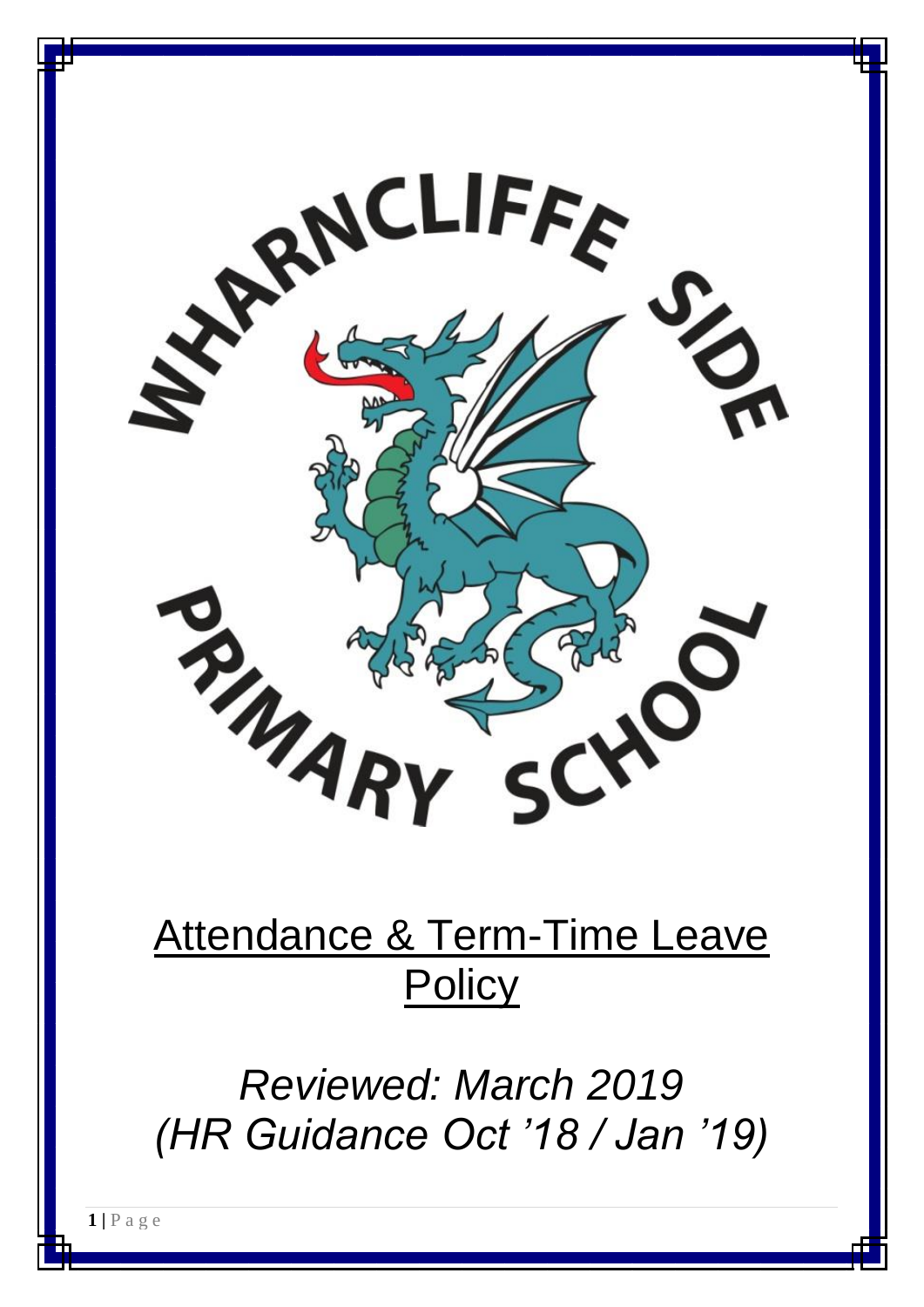# **CONTENTS**

| 1. Policy Statement                                          | Page 3  |
|--------------------------------------------------------------|---------|
| 2. Aims and Targets                                          | Page 3  |
| 3. The Law                                                   | Page 4  |
| 4. Partnership                                               | Page 4  |
| 5. Attendance Procedures                                     | Page 5  |
| 6. Roles and Responsibilities                                | Page 8  |
| 7. Strategies                                                | Page 8  |
| 8. Monitoring and Evaluation                                 | Page 9  |
| 9. Appendices                                                |         |
| a) Attendance Codes on SIMS                                  | Page 9  |
| b) Blank Attendance Monitoring Record                        | Page 10 |
| c) Leave of Absence Request Form                             | Page 11 |
| d) Letter sent to parents if attendance below 95% for a term | Page 13 |
| e) Letter sent to parents if attendance below 90% for a term | Page 14 |
| <b>Attendance Meeting Record Form</b><br>f)                  | Page 15 |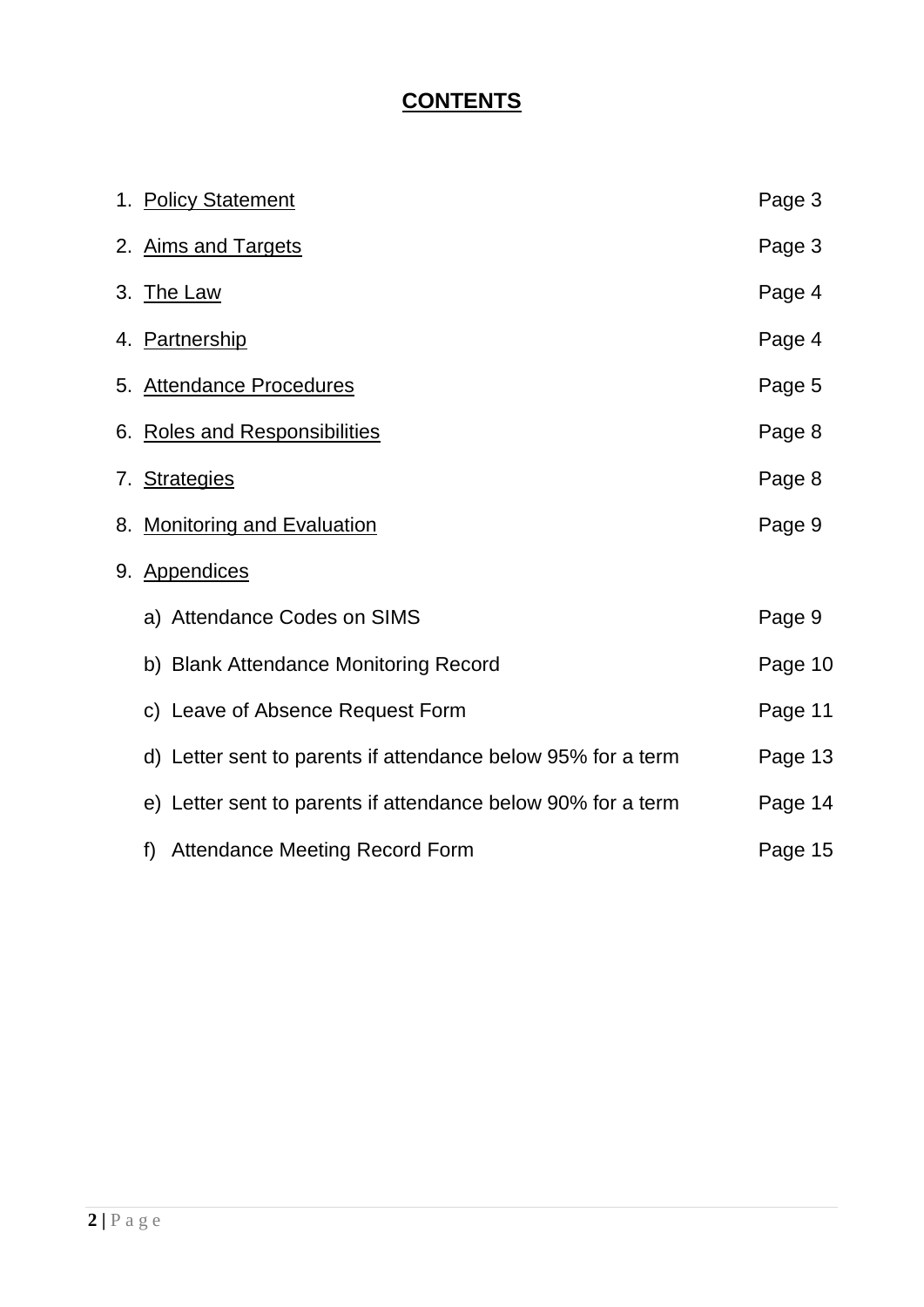## **1. POLICY STATEMENT**

- Wharncliffe Side Primary School is committed to maximising the achievement of all pupils. Good attendance and punctuality are vital if children are to attain their full potential as learners.
- As children start school their patterns and routines of school attendance quickly become habits. Poor routines are hard to disestablish further up the school system. A prevention and early intervention programme that helps to establish good habits can underpin the whole of a child's school career – and potentially their life opportunities.
- Young children however are dependent upon the adults in their life to get them to school regularly and on time. Therefore the focus in the infant department is to establish good habits and work closely with parents to improve attendance.
- When the children move into Key Stage 2, whilst the work continues with parents, we begin work to develop a 'self' responsibility in the children.
- The school operates within a framework of local schools, including the local comprehensive school and is fully committed to a whole school approach to attendance and a partnership relationship with parents/carers.

## **2. AIMS AND TARGETS**

- To establish clear procedures encouraging pupils to attend school regularly
- To ensure that all parents and pupils are informed about the procedures relating to attendance.
- To ensure all teachers, non-teaching staff and governors receive information about, and understand the procedures.
- To undertake a commitment to allocate time and resources to support the policy.
- To address attendance and inclusion issues within the curriculum and during assemblies where appropriate.
- The school will benchmark their attendance against other school locally and nationally.
- **Our attendance target for 2018/19 is 97%**



There are 190 days in a school year which leaves 175 days to spend on family time, shopping, appointments and other things.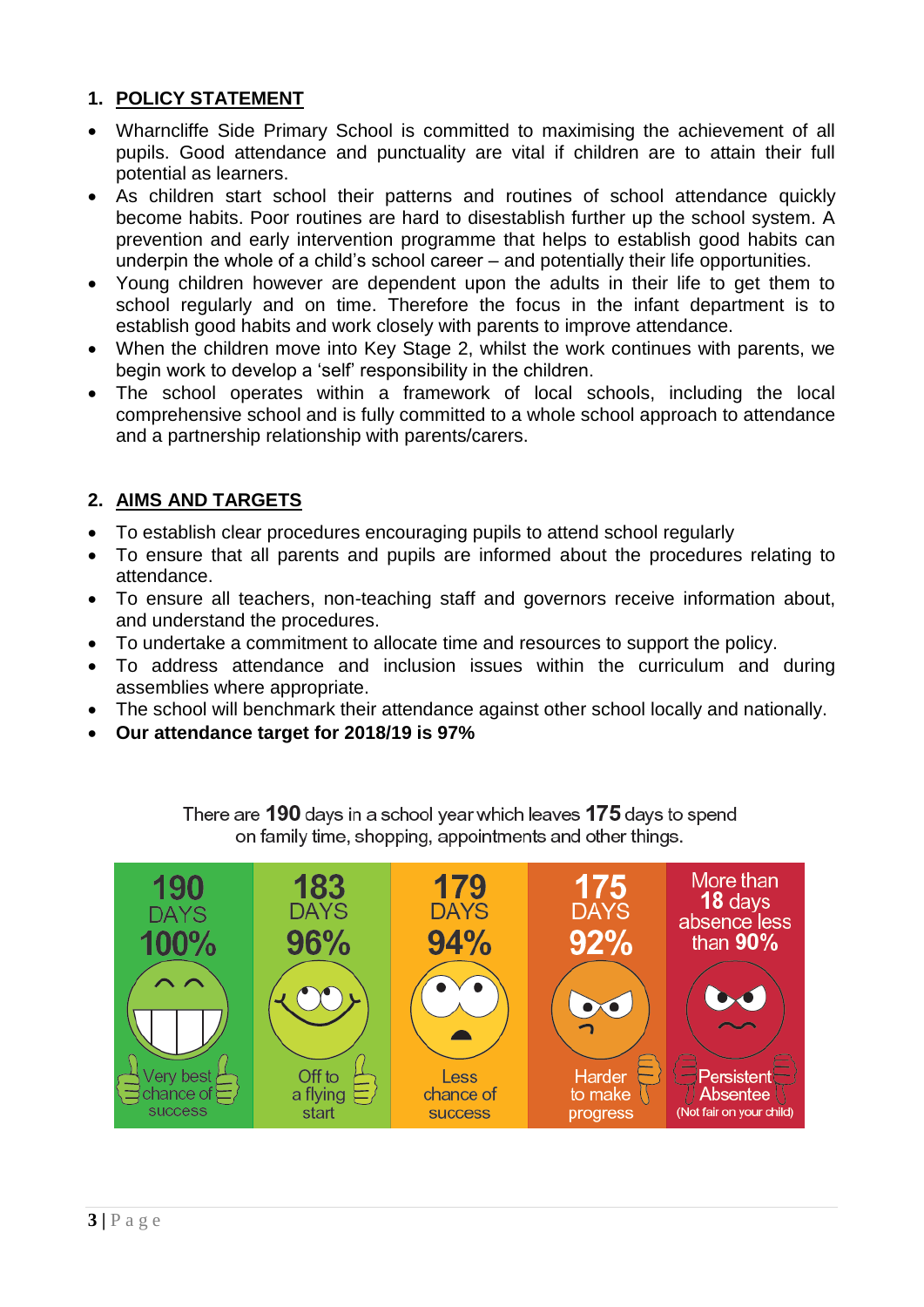## **3. THE LAW**

The legal requirements placed on parents, schools LAs (Local Authorities) and the DfE (Department for Education) by the 1996 Education Act and related legislation are as follows:

- Parents must ensure that children of compulsory school age receive a suitable full-time education by regular attendance at school or otherwise.
- Failure by parents to ensure regular attendance at school of a registered pupil is an offence punishable by law.
- The LA must provide school places to parents who wish their children to be educated at school.
- The LA has a duty to ensure that parents fulfil their legal responsibilities.
- The school must complete attendance registers at the beginning of the morning session and during the afternoon session.
- The school must report to the LA pupils who fail to attend regularly or are absent for more than 10 days without satisfactory explanation
- The attendance of Looked After Children (LAC) will be monitored closely by school and 'Welfare Call'.
- The school has adopted the LA policy on fixed penalty notices.
- The school has adopted the LA policy on children missing from education and will inform the Missing Pupils Department of any such children

## **4. PARTNERSHIP**

## **What the school expects of children:**

- To attend regularly.
- To arrive on time and be prepared for the day (PE kit, homework etc.)
- To report to the appropriate school office should they arrive late.
- To inform their teacher of any problem that will prevent them from attending school.

#### **What the school expects of parents:**

- To fulfil their responsibility by encouraging their children to attend school.
- To ensure they inform the school office of the reason for absence on the first day their child is unable to attend school.
- To ensure their child arrives on time and is well prepared for the school day.
- To contact the Headteacher whenever any problem, (other than illness of the child), occurs that may keep the child away from school. Illness can be reported directly to the school office in the usual manner.
- To seek authorisation for any forthcoming appointments or holidays and ensure the continuity of their child's education by taking holidays during the school holiday period and, wherever possible, arranging appointments outside the school day.

#### **What parents and children can expect of the school:**

- A broad and balanced curriculum that is dependent upon regular attendance at school.
- The encouragement and promotion of good attendance.
- Regular, efficient and accurate recording of attendance.
- Prompt action on any problems notified or identified.
- Close liaison with the Attendance and Inclusion Service to assist and support parents and children where needed.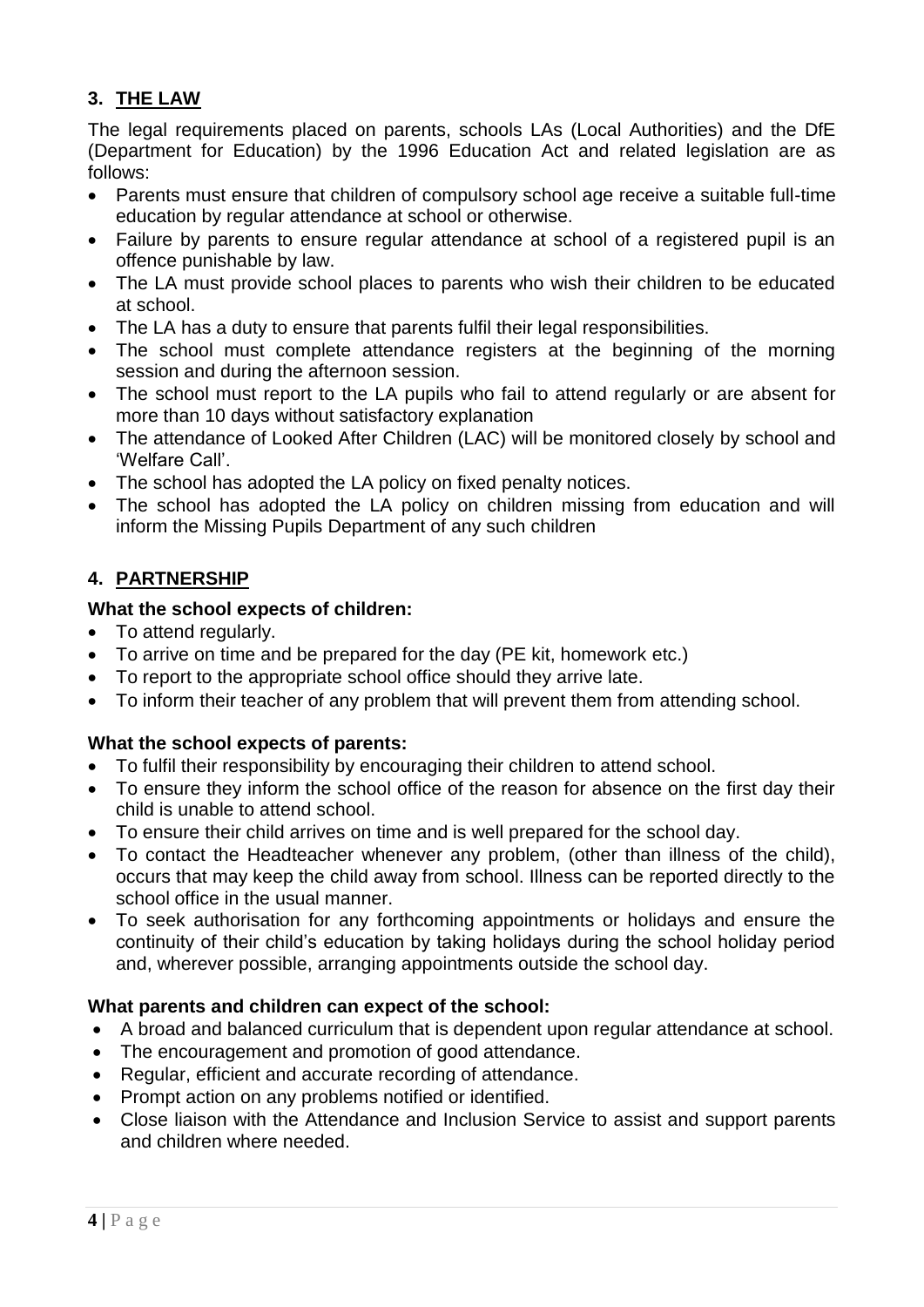## **5. ATTENDANCE PROCEDURES**

### **Registration Procedures**

- Registration in Key Stage 1 and 2 begins at 8:50am each morning and 1:15pm in the afternoon.
- Teachers should be in the classroom to ensure that the registration process begins promptly.
- Class teachers should use sQuid to record whether children are present or not. This is then imported automatically into SIMS. All paper copy marks must be made accurately in black ink.
- Absences should be recorded on SIMs using the correct code (see Appendix A).
- Any child who arrives after the start of the registration period (8:50am) will be deemed to be late and this should be recorded by the Admin Officer in the school office.
- The registers are saved on the system for the school office to check for any children who are not in school.

## **Punctuality**

- A child is late if they arrive after the completion of the registration time (9.00am) and will be marked as late on the register.
- A child who arrives after the register has been saved must report to the office so that their arrival can be recorded.
- If in Reception, Y1 or Y2 a child is frequently late, the teacher will talk to the parent. From Y3-Y6 if a child is regularly late, a note will be sent home by the school office to inform parents and urge them to ensure that their child arrives at school on time. If the problem persists the Head teacher will be informed and contact the parents.
- Remember, we would always prefer lateness to absence and no child will be punished in school for arriving late but would point out that teaching and learning time is being missed.

#### **Absence**

- Parents are asked to contact the school by 9:15am either verbally (this can be done by leaving a message on the answerphone) or in writing on the first day that their child is unable to attend school, giving the reason for the absence.
- If the absence continues over several days, we ask parents to keep us informed of the child's condition and when we can expect them back in school.
- As soon as registers have been saved, the Admin Officer will check for absences and contact parents of children who haven't provided a reason.
- Only the school can authorise an absence. The fact that a parent has provided a note or other explanation (telephone call or personal contact) in relation to a particular absence does not, in itself, oblige the school to accept the explanation offered as a valid reason for absence. If, after further investigation, doubt remains about the explanation offered, or when no explanation is forthcoming at all, the absence will be treated as unauthorised.
- If the absence lasts longer than a week or the child's attendance is below 95%, parents are asked to provide medical evidence of their child's absence. This could be in the form of a doctor's note, stamped appointment card or evidence of prescribed medication.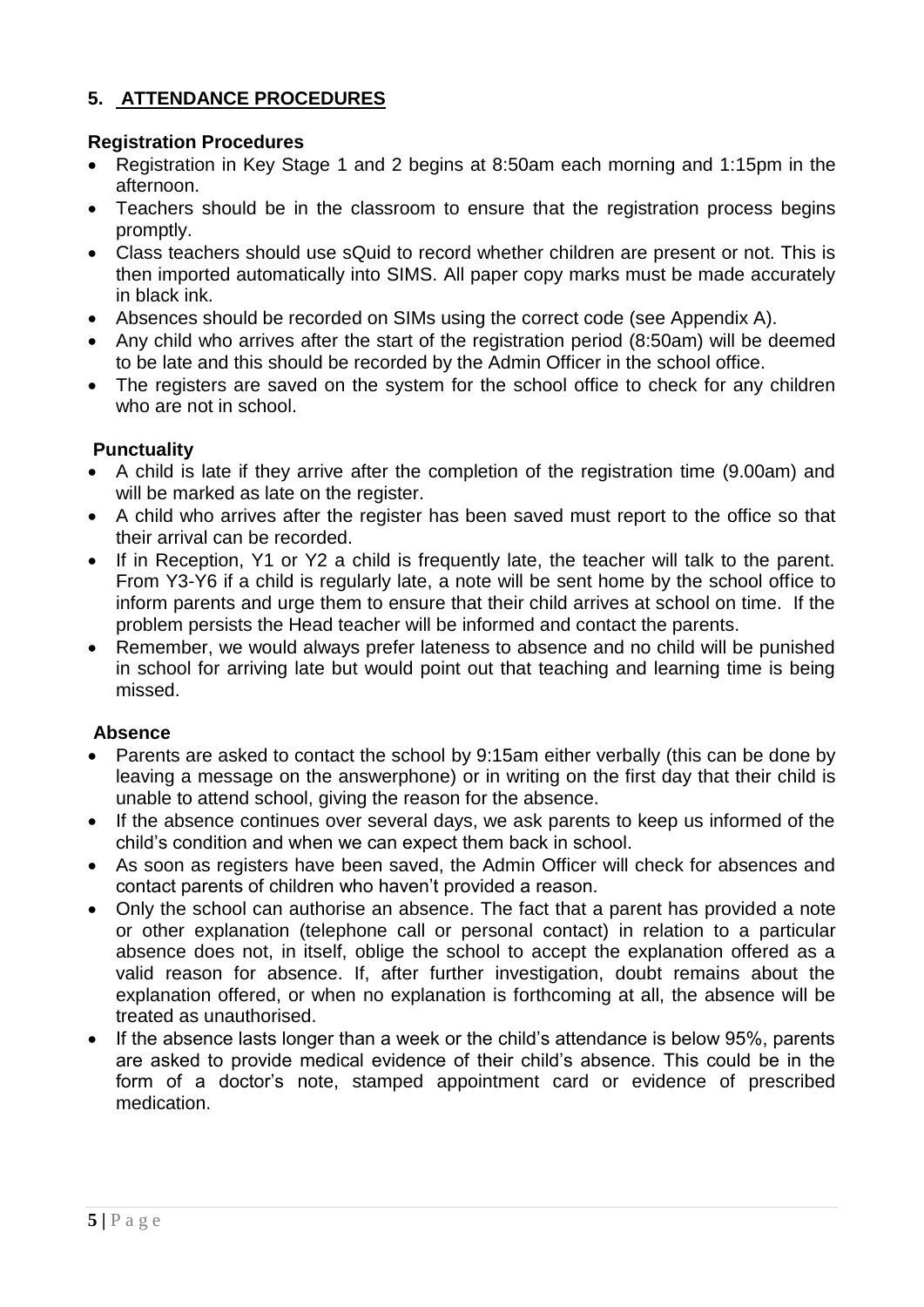#### **Absence should be authorised if:**

- The pupil is absent with leave (defined as 'leave granted by any person authorised to do so by the governing body')
- The pupil is ill or prevented from attending by an unavoidable cause.
- The absence occurs on a day exclusively set aside for religious observance by the religious body to which the pupil's parent belongs.
- The pupil is the child of Traveller parents who temporarily leave the area giving reasonable indication of their intention to return.
- There is a family bereavement.
- The pupil has a local authority licence to take part in a public performance and school has given leave of absence.
- The pupil is attending another school in connection with an application for a place there.
- The pupil is involved in an *exceptional* special occasion. In authorising such absence the individual circumstances of the particular case and the pupil's overall pattern of attendance should be considered.
- The pupil normally comes to school via SEN Transport and there has been an error on their part.

#### **Medical Appointments**

Medical appointments and similar should be made out of school hours, however we understand that this may not always be possible. In this case, parents / carers should inform school in advance of any medical appointments and provide evidence of the appointment time and venue. Pupils are expected to attend school before and after appointments as appropriate.

#### **Holidays in term time**

It should **not** be considered that it is **acceptable** to take leave from school in term time for holidays. *Government guidance states that only under exceptional circumstances, the head may consider giving permission for a maximum of 10 days each school year. However, in line with the guidance, there are times when leave will not be granted*

- 1. During the first two weeks of the autumn term (or Spring Term for January starters) when children are being settled into their new classes and becoming familiar with a new teacher and class routines.
- 2. During statutory and the school's annual assessment weeks.
- 3. If the child's attendance record prior to the request is below 95%.

Parents requiring a leave of absence must complete the 'leave of absence request' form (see Appendix C) the school office for a leave of no more than 10 school days. *They must make an appointment to see the head to discuss their reasons for requesting the leave*. Parents should be reminded that they cannot expect, as a right that the school will agree to a family holiday during term time**. Leave of absence will only be authorised for special or exceptional circumstances. Parents should not book holidays in term time until they have discussed their request with the head teacher.**

Parents will be informed promptly by return of the form, as to whether their request has been granted. Penalty notices can be issued for taking unauthorised holidays in term time.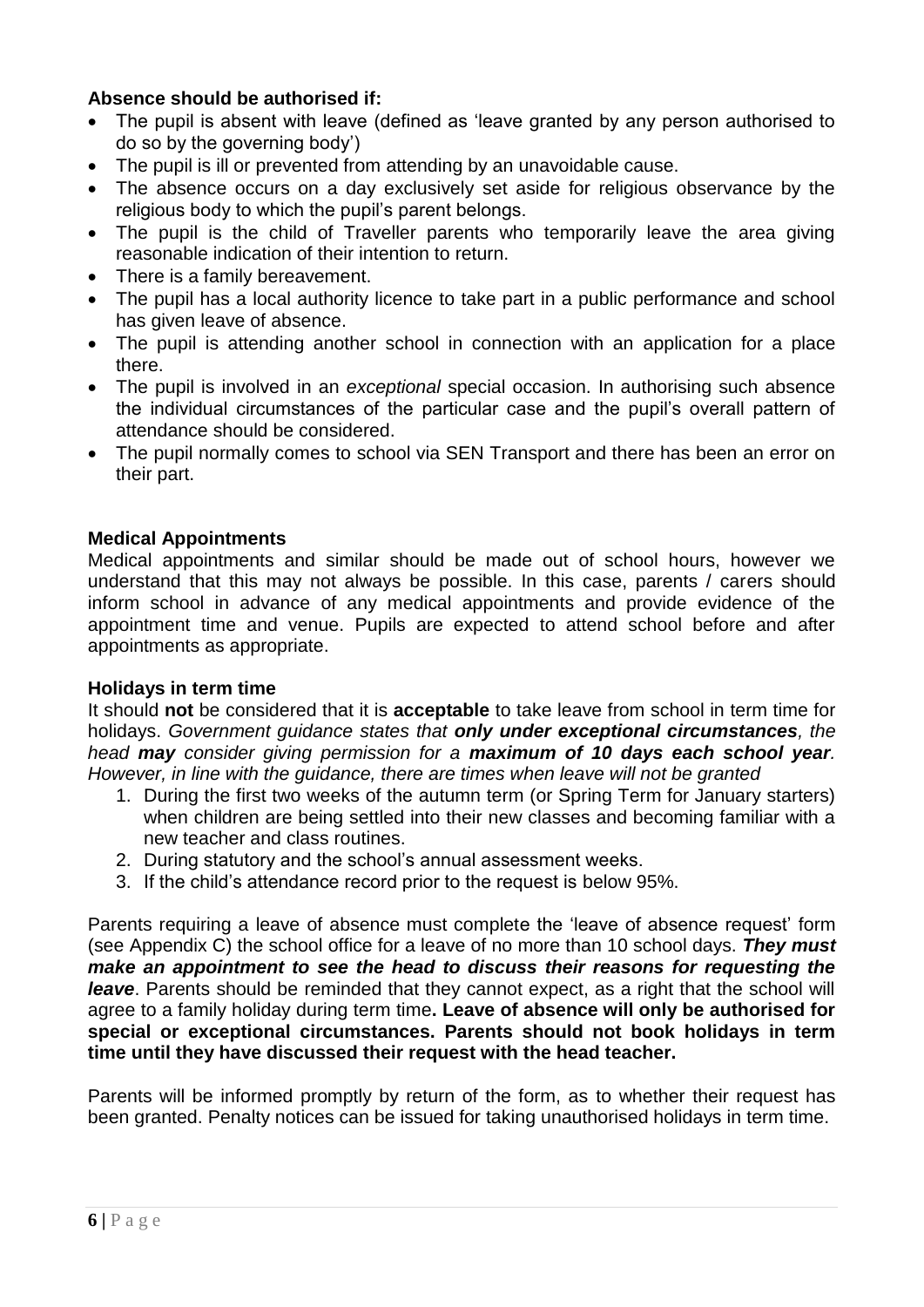#### **Responding to poor attendance**

Where there are concerns about a child's attendance the teacher or Admin Officer will bring these concerns to the attention of the Headteacher. The Headteacher will then, after discussions with the class teacher, decide on the most appropriate course of action:

- Talk to the parents / carers regarding the concerns
- Send a letter to the child's home informing the parents/carers of the concerns (see Appendices D & E)
- Visit the home
- 'Attendance Meeting' in school to discuss issues. An Action Plan is drawn up and this is recorded on the Attendance Meeting Record Form (see Appendix F)
- Refer to the Attendance Workers at MAST (Multi Agency Support Team)

#### **Criteria for referral to MAST**

Reasons for involving the above service may include

- School has alerted the parents/carers to the concerns and there has been no improvement in attendance.
- Parents/Carers have requested support.
- Patterns of absence have emerged (e.g. Mondays and Fridays)
- Attendance levels are 90% or less. DfE defines attendance of 90% or less as persistent absence.

#### **Fixed Penalty Notices (fines)**

The school follows the Local Authority policy on the issuing of fixed penalties. The local authority are responsible for the decision to issue these to ensure consistent practice across all schools in Sheffield.

They can be issues for the following reasons:

- 1. As a result of taking unauthorised leave during term-time
- 2. For ongoing attendance issues AFTER attendance meetings have been carried out

Fines in Sheffield are currently £120 per parent if paid within 28 days, reduced to £60 if paid within 21 days. Fines are only issues against one child within each family so we check with other schools if siblings are not with us.

#### **Collecting and Analysing data**

- Daily monitoring of individual and class attendance will be carried out by the school's Admin Officer. Copies of the class weekly attendance percentages are sent to the Headteacher for use in assembly on Friday afternoon. These are shared with parents via a weekly newsletter which goes home on Monday afternoon.
- Half termly monitoring of individual, class and year groups by the Head teacher.
- Termly monitoring as above by the Headteacher and the Attendance Officer (MAST) see Appendix B.
- Letters are sent to parents of children whose attendance falls below 95% or 90% respectively (see Appendices D & E)

#### **The purpose of the above is to:**

- Enable the school to identify problems early
- To praise and reward good and improved attendance
- To have up to date data readily available to inform parents
- Provide annual data for the LA and DFE
- Provide attendance data for parents on their child's annual report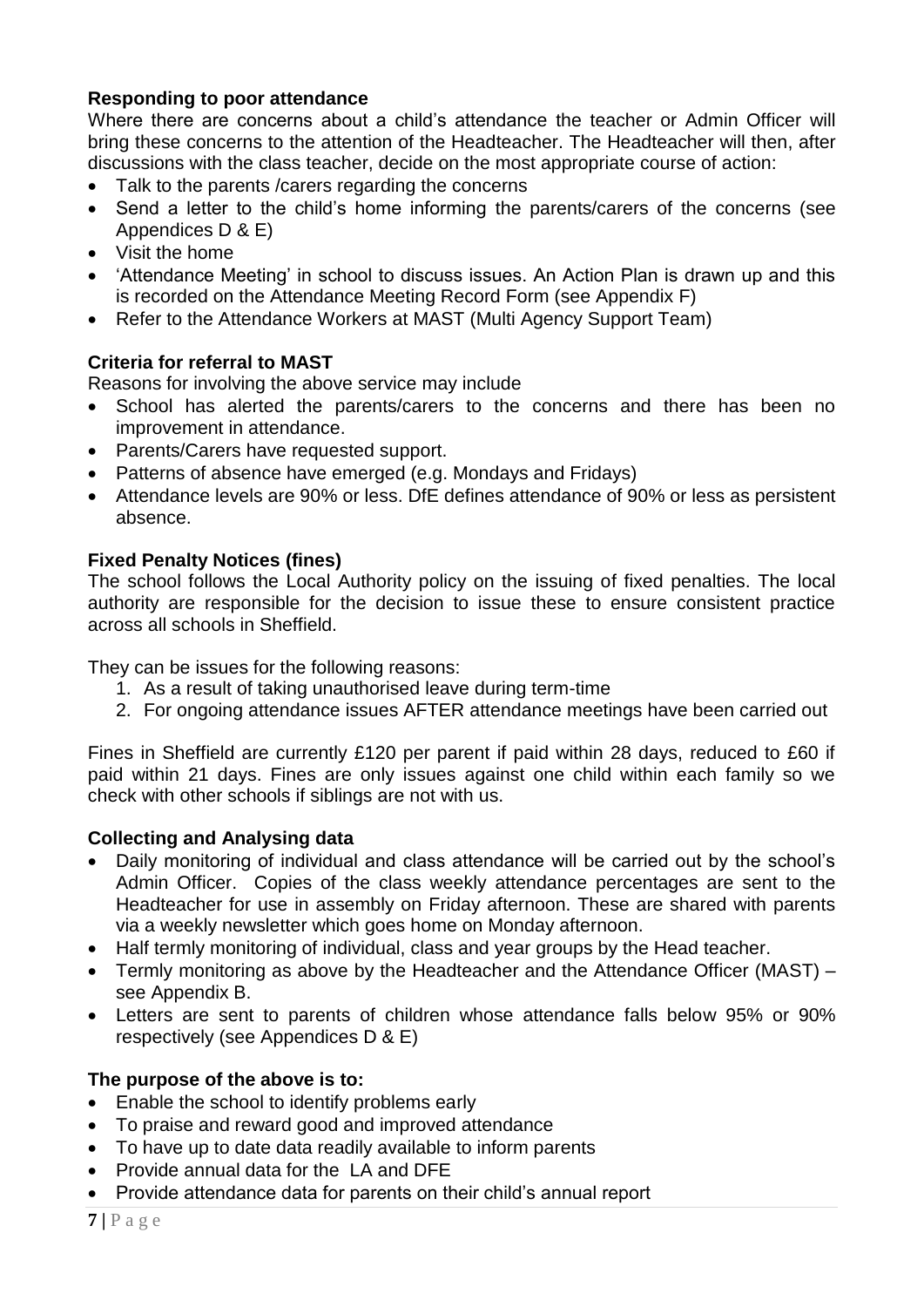## 6. **ROLES AND RESPONSIBILITIES**

| Class teacher               | Mark register promptly on sQuid system and<br>accurately at the beginning of each school session.<br>Collect absence notes and store in register pocket<br>and record any verbal messages on sheet in register<br>file. Send any paper copy registers to office<br>immediately after marking at the start of morning and<br>afternoon<br>school. Discuss<br>any<br>concerns<br>re<br>attendance with Head teacher. |
|-----------------------------|--------------------------------------------------------------------------------------------------------------------------------------------------------------------------------------------------------------------------------------------------------------------------------------------------------------------------------------------------------------------------------------------------------------------|
| Office staff                | Amend registers if children arrive late by entering the<br>'L' code. Take the registers out to assembly point and<br>distribute to staff during fire drill/alarm.                                                                                                                                                                                                                                                  |
| <b>Admin Officer</b>        | Input attendance data accurately. Monitor attendance<br>weekly and follow up any unexplained absences by<br>informing Headteacher, phoning the parents or<br>sending out letters to parents/carers. Report any<br>concerns or emerging patterns of absence to the<br>Headteacher, Provide Headteacher and Attendance<br>Officer with statistical data as required.                                                 |
| Headteacher                 | Oversee the implementation of the Attendance<br>Policy. Liaise with parents. Regularly monitor and<br>evaluate data and provide information for governors,<br>LA and DfE. Liaise with Attendance Officer on<br>strategic development. Liaise with other schools if<br>siblings are not with us. Report to the Governors and<br>share whole-school attendance information.                                          |
| <b>MAST</b>                 | To respond promptly to referrals from school and                                                                                                                                                                                                                                                                                                                                                                   |
| (Multi Agency Support Team) | provide written feedback of action taken.                                                                                                                                                                                                                                                                                                                                                                          |
| <b>Local Authority</b>      | Decide whether or not to issue fixed penalty notices<br>(fines)                                                                                                                                                                                                                                                                                                                                                    |

## **7. STRATEGIES**

We use the following strategies to promote good attendance and punctuality:

- The bell rings at 8.48am to enable the school day to start promptly at 8.50am.
- Weekly awards are given for the class with the best attendance in each key stage and for classes with 100%.
- Termly and annually 100%, 99% and 98% attendance certificates presented in assembly.
- Attendance information shared with parents on weekly basis via the school newsletter
- Sharing good practice with other local schools via 'Family of Schools' or 'Locality' Network Meetings.

We can use the following strategies where necessary to ensure good attendance:

- Penalty notices (using guidance from the local authority)
- Parenting Contracts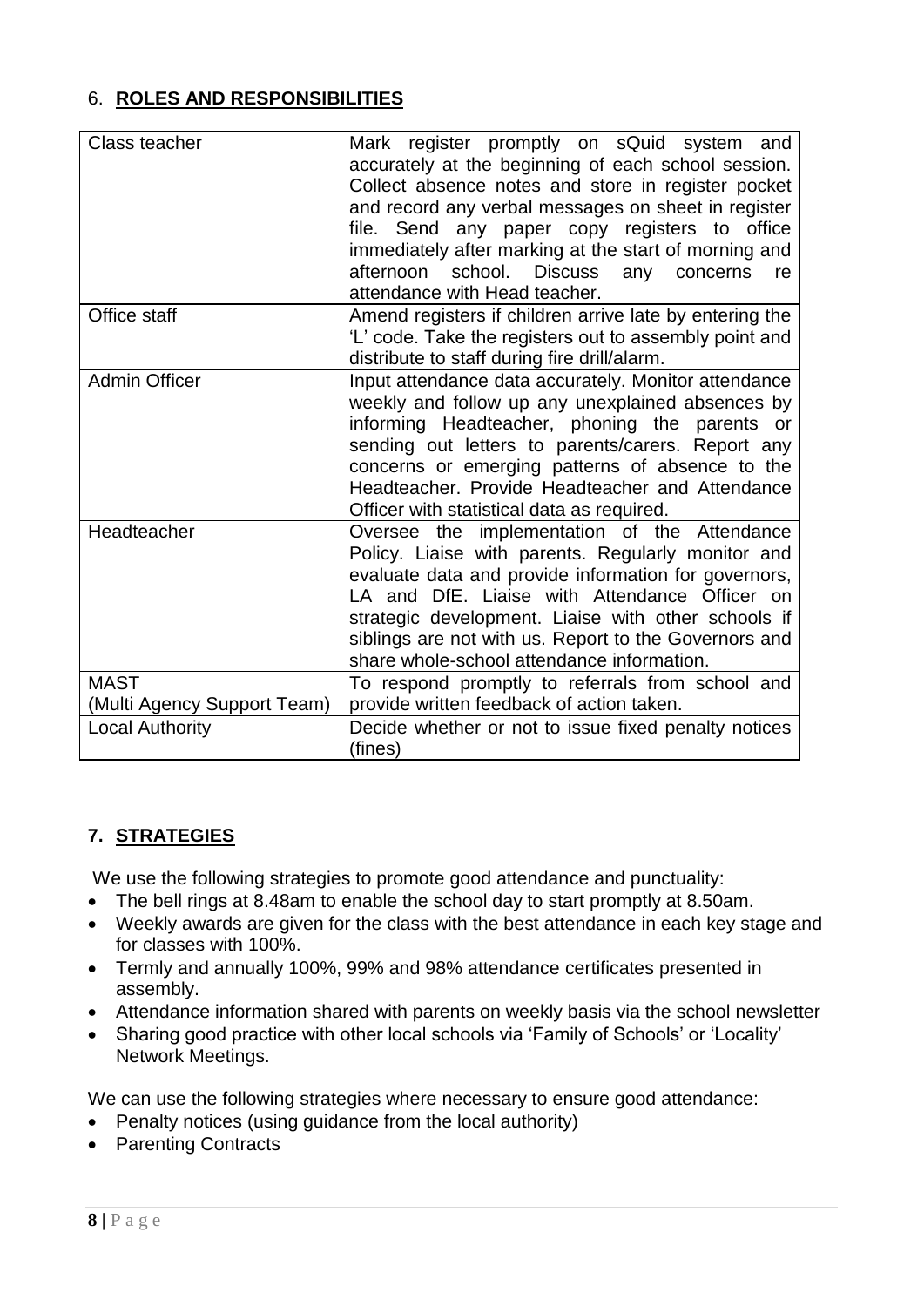#### **8. MONITORING AND EVALUATION**

The policy and attendance practices will be monitored and reviewed annually by the Headteacher and Attendance Officer (MAST). Data and targets will be analysed with regard to the effectiveness of the policy and any recommendations for amendments to the policy or changes in practice will be discussed with staff and Governors. Parents will be informed promptly of any changes. This policy is available on our school website for parents to access.

#### **9. APPENDICES**

a) Attendance codes on SIMS:

| $\overline{1}$ | Present (am)                       |
|----------------|------------------------------------|
| $\backslash$   | Present (pm)                       |
| B              | Educated off site (not dual reg.)  |
| C              | Other authorised circumstances     |
| D              | Dual registration                  |
| E              | Excluded                           |
| G              | Family holiday (not agreed)        |
| H              | Family holiday (agreed)            |
| $\overline{1}$ | <b>Illness</b>                     |
| J              | Interview                          |
| L              | Late (before registers closed)     |
| M              | Medical / dental appointment       |
| N              | No reason yet provided for absence |
| O              | Unauthorised absence               |
| P              | Approved sporting activity         |
| R              | Religious observance               |
| S              | <b>Study leave</b>                 |
| T              | <b>Traveller absence</b>           |
| U              | Late (after registers closed)      |
| V              | Educational visit or trip          |
| W              | Work experience                    |
| X              | Non-compulsory school-age absence  |
|                | No mark recorded                   |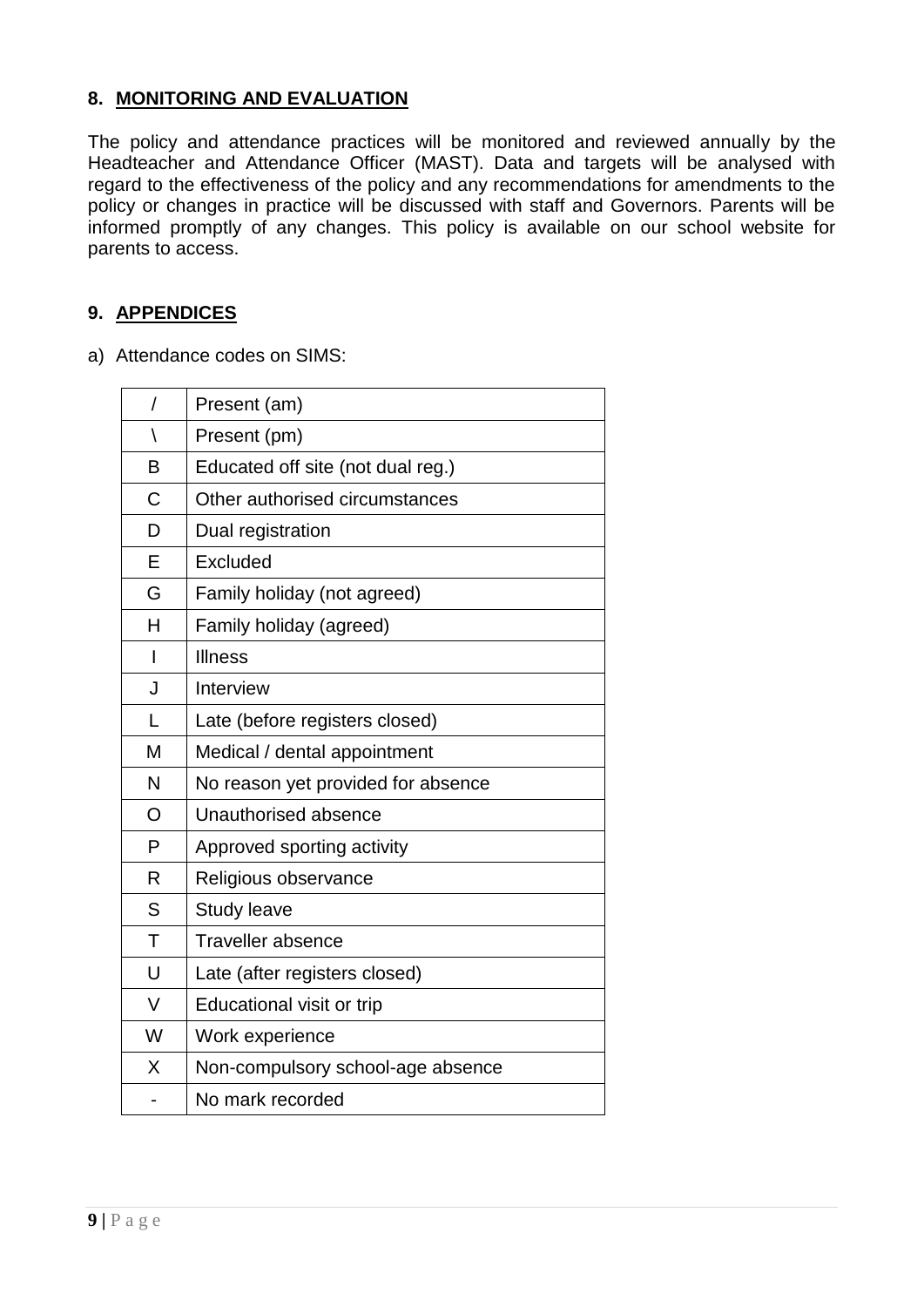## b) Blank attendance monitoring record

#### **Period: (dates)**

#### **Value Range: Less Than 95 percent (colour coded yellow / red for less than 90%)**

**Class:**

| <b>Name</b> | Year Gender SEND PP |  | %<br><b>Attend</b> | year | <b>Previous</b> Comments | <b>Key Staff</b> |
|-------------|---------------------|--|--------------------|------|--------------------------|------------------|
|             |                     |  |                    |      |                          |                  |
|             |                     |  |                    |      |                          |                  |
|             |                     |  |                    |      |                          |                  |
|             |                     |  |                    |      |                          |                  |
|             |                     |  |                    |      |                          |                  |
|             |                     |  |                    |      |                          |                  |
|             |                     |  |                    |      |                          |                  |
|             |                     |  |                    |      |                          |                  |
|             |                     |  |                    |      |                          |                  |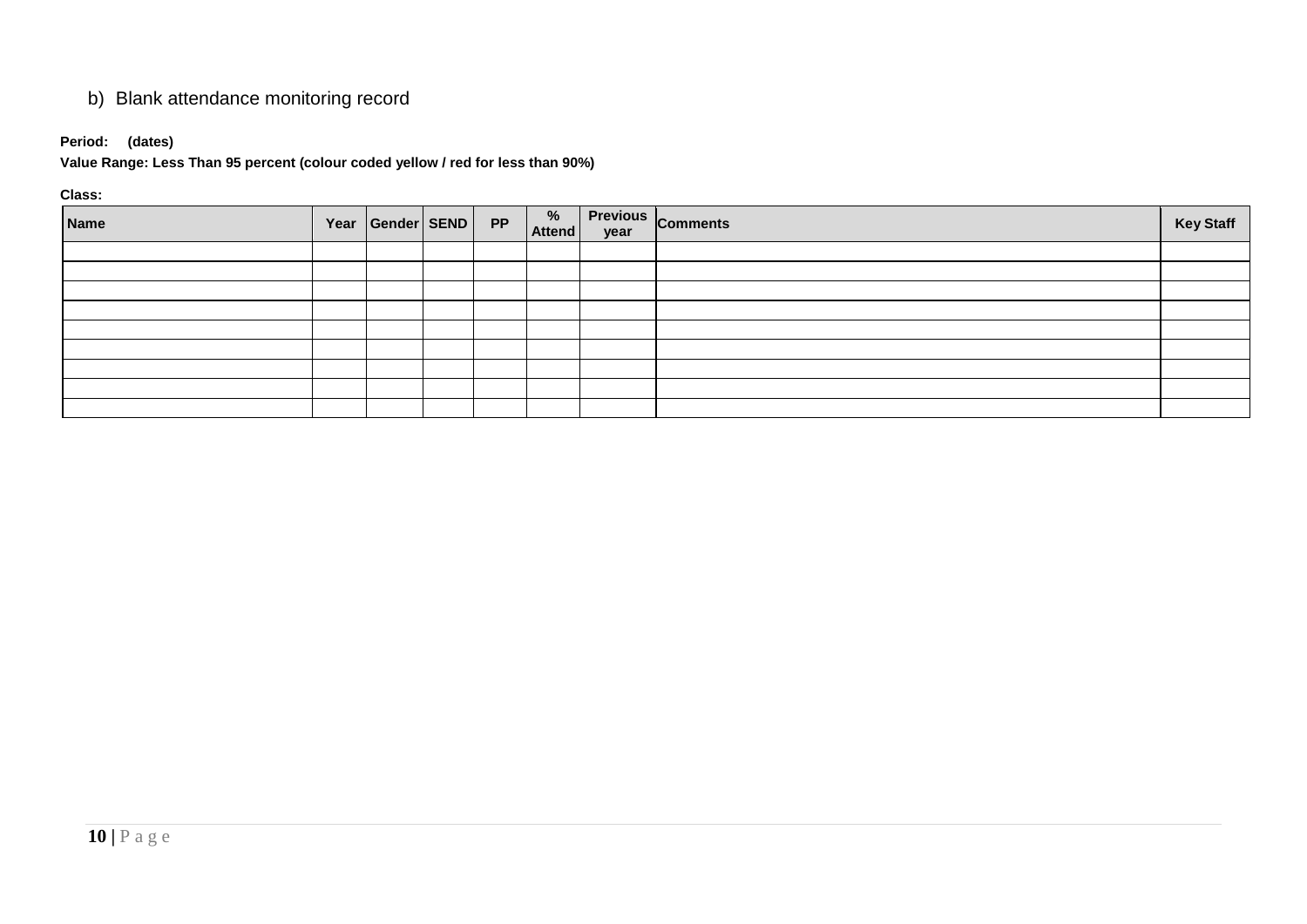# Term Time Absence Guidance

# **Nurturing confidence, nurturing potential, nurturing success.**

## **Our Policy**

Raising the attendance of pupils in all schools is a national issue. The more time children spend in school, the more effective teaching and learning is.

To promote good attendance we:

- Give individual termly certificates / end of year certificates for 100%, 99% and 98%.
- Have a weekly Trophy for the class with the highest attendance.
- Monitor attendance weekly and termly for all children and inform parents quickly of any concerns by phone or letter.
- Meet with parents to discuss concerns and also use Education Welfare Service to support parents and pupils.
- We review our policy each year, a full copy available on request.
- Contact Parents on the first day of unexplained absence.

#### **Leave in term time**

We would advise parents not to book holidays in term time at all, but we do appreciate that this is sometimes difficult.

The school does not have to automatically authorise leave, including holidays in term time. We will consider authorisation in **exceptional circumstances** but only when:

- A child has a record of 95% attendance up to the date of the request.
- The holiday is not to be taken during the first 2 weeks of Autumn Term (or Spring Term for January starters).
- The holiday will not fall in testing weeks (usually during the months of May and June).

#### **Applying for Leave in Term Time**

If you wish to apply for leave in term time please return this form duly completed back to school and book an appointment to see the Headteacher **You will be notified by the return of the form if it has been approved, or not. Requests must be made at least 20 days in advance by parent / carer.**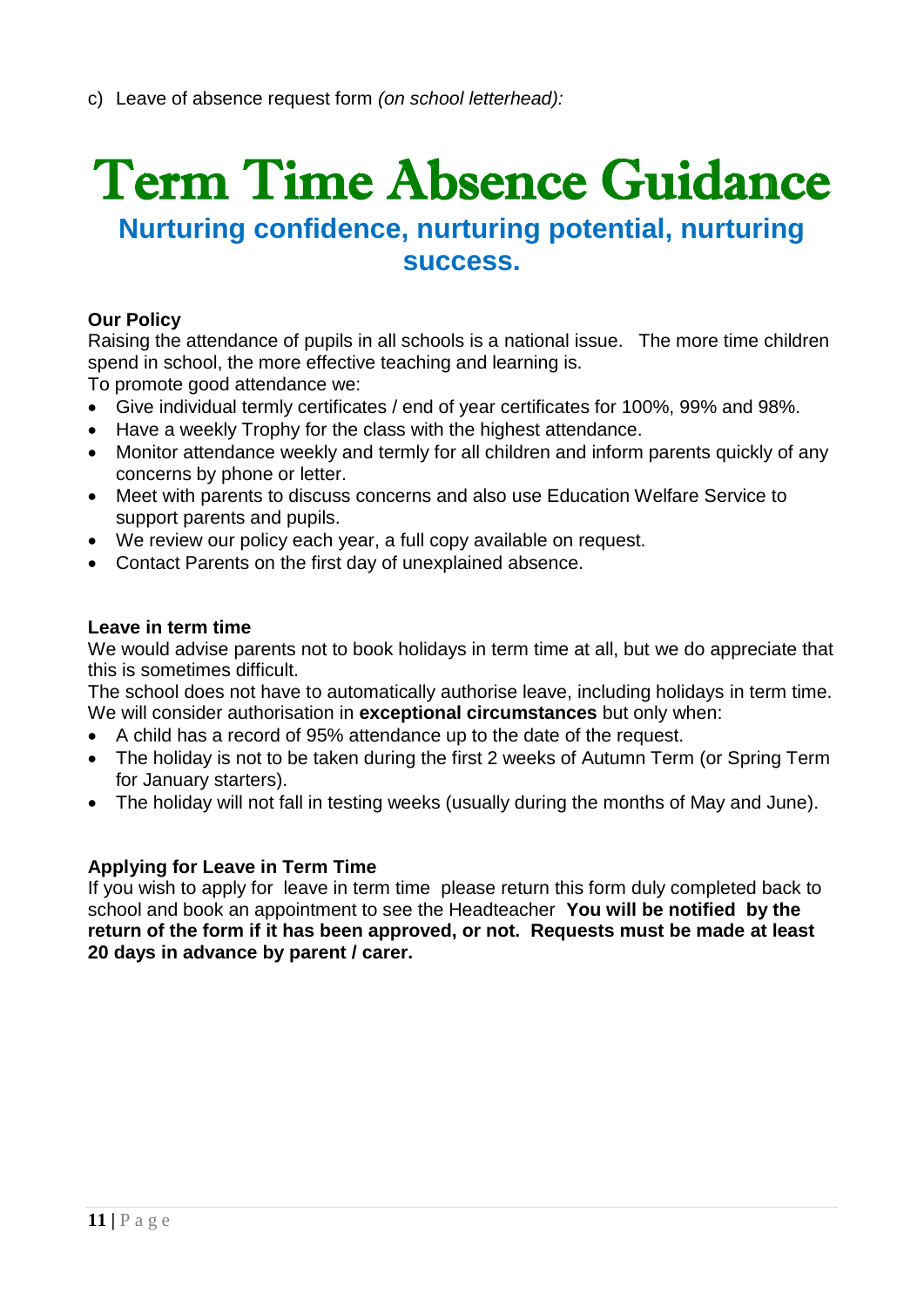#### **REQUEST FOR TERM TIME LEAVE: APPLICATION FORM**

This form should be completed and returned to the school office.

**Requests must be made 20 days in advance by Parent / Carer to enable time for schools to consider.** 

The form will be completed below and returned.

**You must book an appointment with the Head Teacher to discuss your application.**

| Name of pupil/s:                                                                                                                                                                                                                                                                                                                                                                                                                                                                                                                                     |       |        |                                                         |                            |                     |  |  |
|------------------------------------------------------------------------------------------------------------------------------------------------------------------------------------------------------------------------------------------------------------------------------------------------------------------------------------------------------------------------------------------------------------------------------------------------------------------------------------------------------------------------------------------------------|-------|--------|---------------------------------------------------------|----------------------------|---------------------|--|--|
| Siblings in other schools:                                                                                                                                                                                                                                                                                                                                                                                                                                                                                                                           |       |        |                                                         |                            |                     |  |  |
| Name of parents / carers                                                                                                                                                                                                                                                                                                                                                                                                                                                                                                                             |       |        |                                                         |                            |                     |  |  |
| Telephone no:                                                                                                                                                                                                                                                                                                                                                                                                                                                                                                                                        |       |        |                                                         |                            |                     |  |  |
| E-mail:                                                                                                                                                                                                                                                                                                                                                                                                                                                                                                                                              |       |        |                                                         |                            |                     |  |  |
| Dates of request:                                                                                                                                                                                                                                                                                                                                                                                                                                                                                                                                    | From: |        | To:                                                     |                            | No. of school days: |  |  |
| Why are you requesting leave of absence during term time?                                                                                                                                                                                                                                                                                                                                                                                                                                                                                            |       |        |                                                         |                            |                     |  |  |
| Do you consider there to be exceptional circumstances?<br>(Please indicate & attach relevant evidence to support your circumstances)                                                                                                                                                                                                                                                                                                                                                                                                                 |       |        |                                                         |                            | YES / NO            |  |  |
| What steps have you taken to minimise the impact of the leave on your child's learning?                                                                                                                                                                                                                                                                                                                                                                                                                                                              |       |        |                                                         |                            |                     |  |  |
| Where will you be staying during this leave period? Please provide the full address & emergency<br>contact details:                                                                                                                                                                                                                                                                                                                                                                                                                                  |       |        |                                                         |                            |                     |  |  |
| I confirm that the information on this form is true.<br>$\bullet$<br>I agree to keep the school informed of any changes to my travel arrangements or if my child is<br>unable to return to school on the due date.<br>I am aware that if my child does not return to school by the date provided that he/she is at<br>$\bullet$<br>risk of losing their place at this school.<br>I am aware that I may be fined and/or prosecuted for any time which my child is absent from<br>$\bullet$<br>school that has not been authorised by the Headteacher. |       |        |                                                         |                            |                     |  |  |
| Signed by Parent / Carer:   Print name & relationship to                                                                                                                                                                                                                                                                                                                                                                                                                                                                                             |       | child: | Date:                                                   |                            |                     |  |  |
|                                                                                                                                                                                                                                                                                                                                                                                                                                                                                                                                                      |       |        |                                                         |                            |                     |  |  |
| FOR SCHOOL USE ONLY and return to Parents / Carers                                                                                                                                                                                                                                                                                                                                                                                                                                                                                                   |       |        |                                                         |                            |                     |  |  |
| Date request received:                                                                                                                                                                                                                                                                                                                                                                                                                                                                                                                               |       |        | Number of days requested:<br>Number of days authorised: |                            |                     |  |  |
| Signed:<br>Dated:                                                                                                                                                                                                                                                                                                                                                                                                                                                                                                                                    |       |        | Number of days unauthorised:                            |                            |                     |  |  |
| Attendance %:<br><b>Application Approved:</b>                                                                                                                                                                                                                                                                                                                                                                                                                                                                                                        |       |        |                                                         | <b>Application Denied:</b> |                     |  |  |
| Comments:                                                                                                                                                                                                                                                                                                                                                                                                                                                                                                                                            |       |        |                                                         |                            |                     |  |  |
|                                                                                                                                                                                                                                                                                                                                                                                                                                                                                                                                                      |       |        |                                                         |                            |                     |  |  |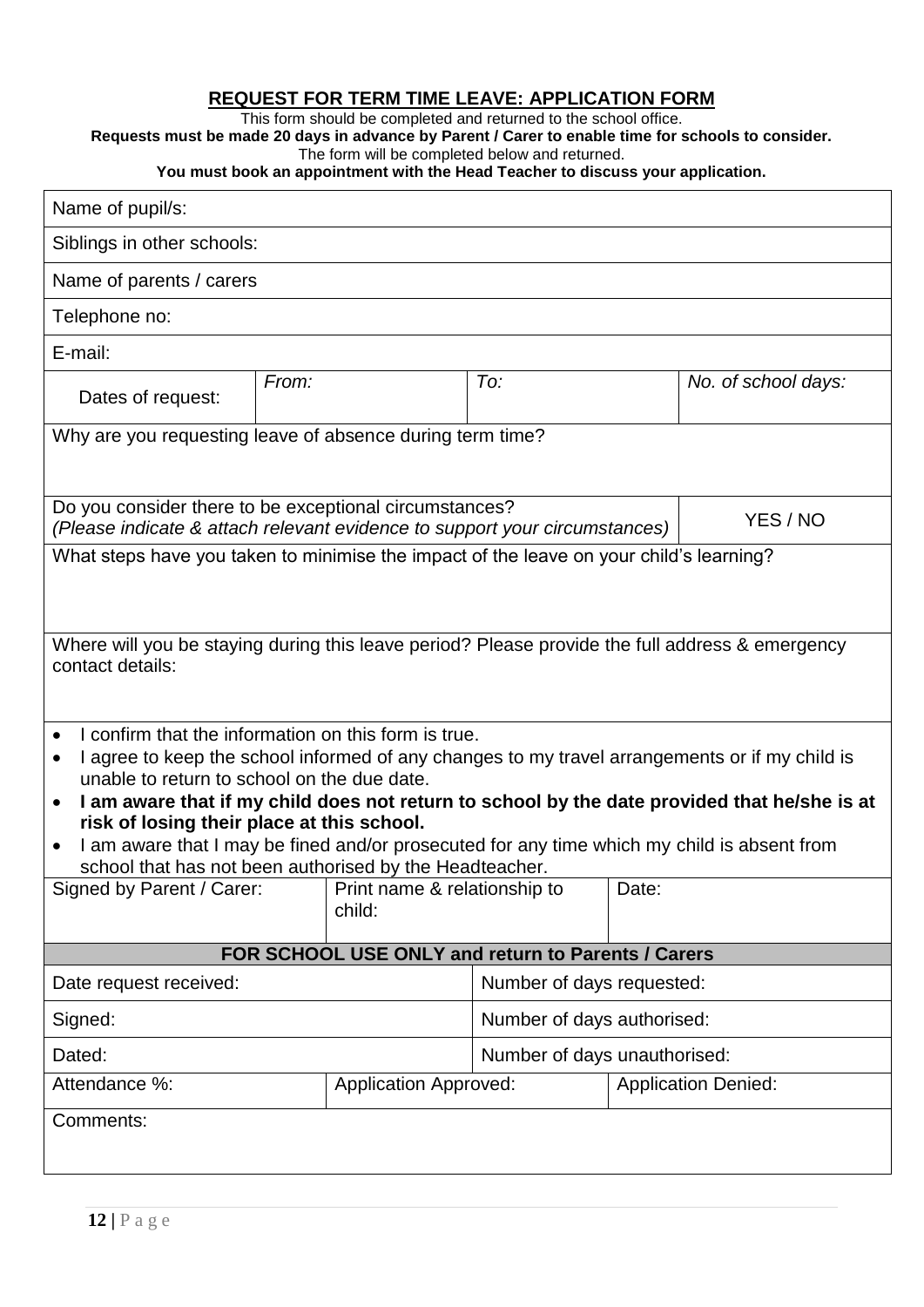d) Letter sent to parents if attendance below 95% for a term (on school letterhead):

Dear Parent / Carer,

## **Attendance (date)**

We write to inform you our school target for attendance is 97% and that your child's attendance this school year is below 95%.

DfE's recommended minimum attendance is 90% and if your child's attendance falls below this it is considered to be 'persistent absenteeism' and monitored by the Local Authority. Attendance below 90% can seriously undermine your child's progress at school and our school target is to have attendance over 97%.

We enclose a Registration Certificate for your child and would be grateful if you would check this, so that we have the right information on our register.

Please let me know if we can assist you in ensuring that the % attendance increases over the remaining school year. In some circumstances we can access support from other professionals such as Attendance Officers or School Nurses.

Please contact me if you wish to discuss this any further.

Yours faithfully,

Headteacher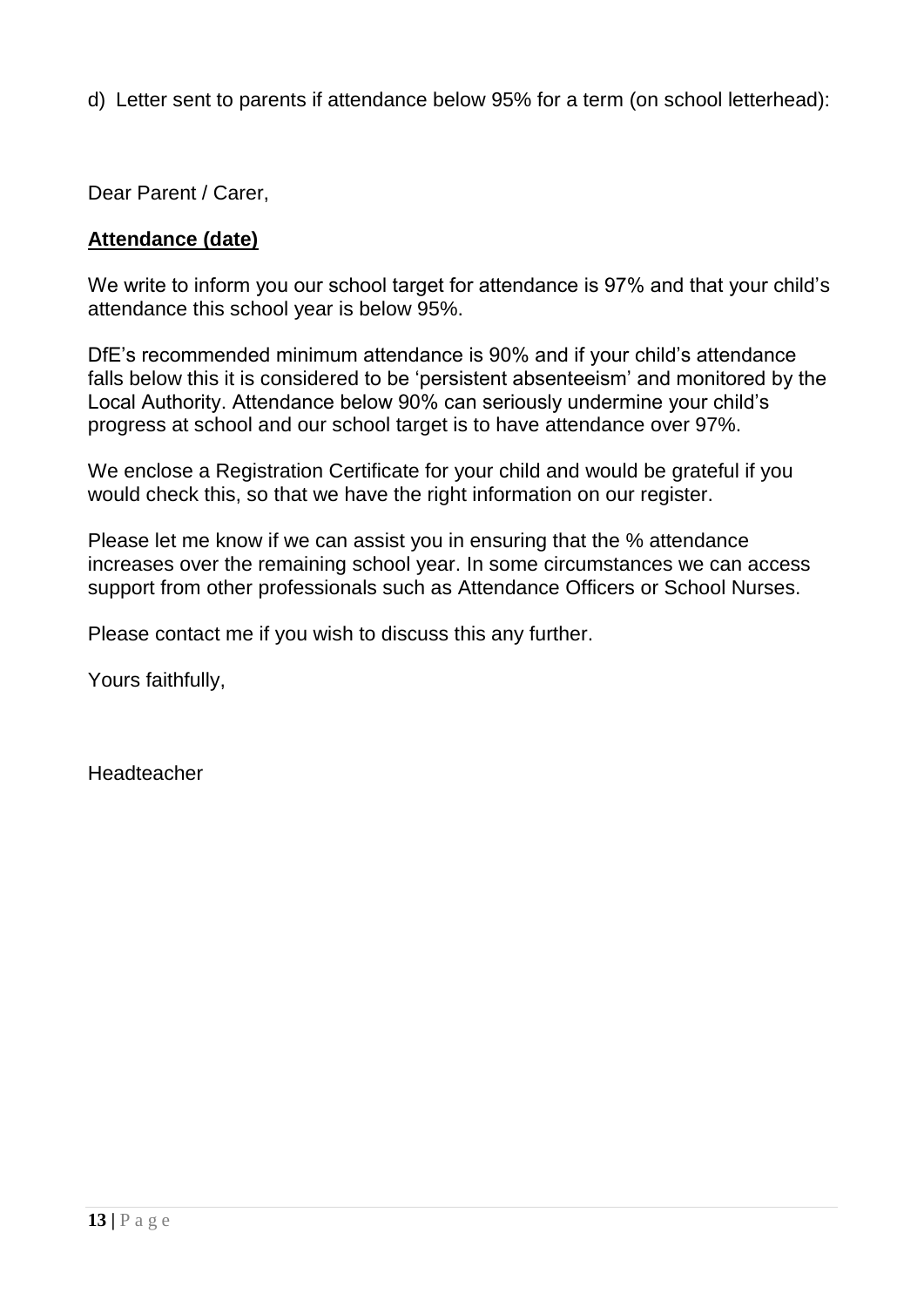e) Letter sent to parents if attendance below 90% for a term (on school letterhead):

Dear Parent / Carer,

## **Attendance (date)**

We write to inform you our school target for attendance is 97% and that your child's attendance this school year is below 90%.

DfE's recommended minimum attendance is 90% and if your child's attendance falls below this it is considered to be 'persistent absenteeism' and monitored by the Local Authority. Attendance below 90% can seriously undermine your child's progress at school and our school target is to have attendance over 97%.

Whilst there may be good reasons as to why your child has been absent from school, I am duty bound to bring to your attention your child's poor attendance record. Please remember, a 90% result sounds good if in a test, but 90% attendance means your child is missing the equivalent of half a day a week.

We enclose a Registration Certificate for your child and would be grateful if you would check this, so that we have the right information on our register.

Please let me know if we can assist you in ensuring that the % attendance increases over the remaining school year. In some circumstances we can access support from other professionals such as Attendance Officers or School Nurses.

Please contact me if you wish to discuss this any further.

Yours faithfully,

Headteacher